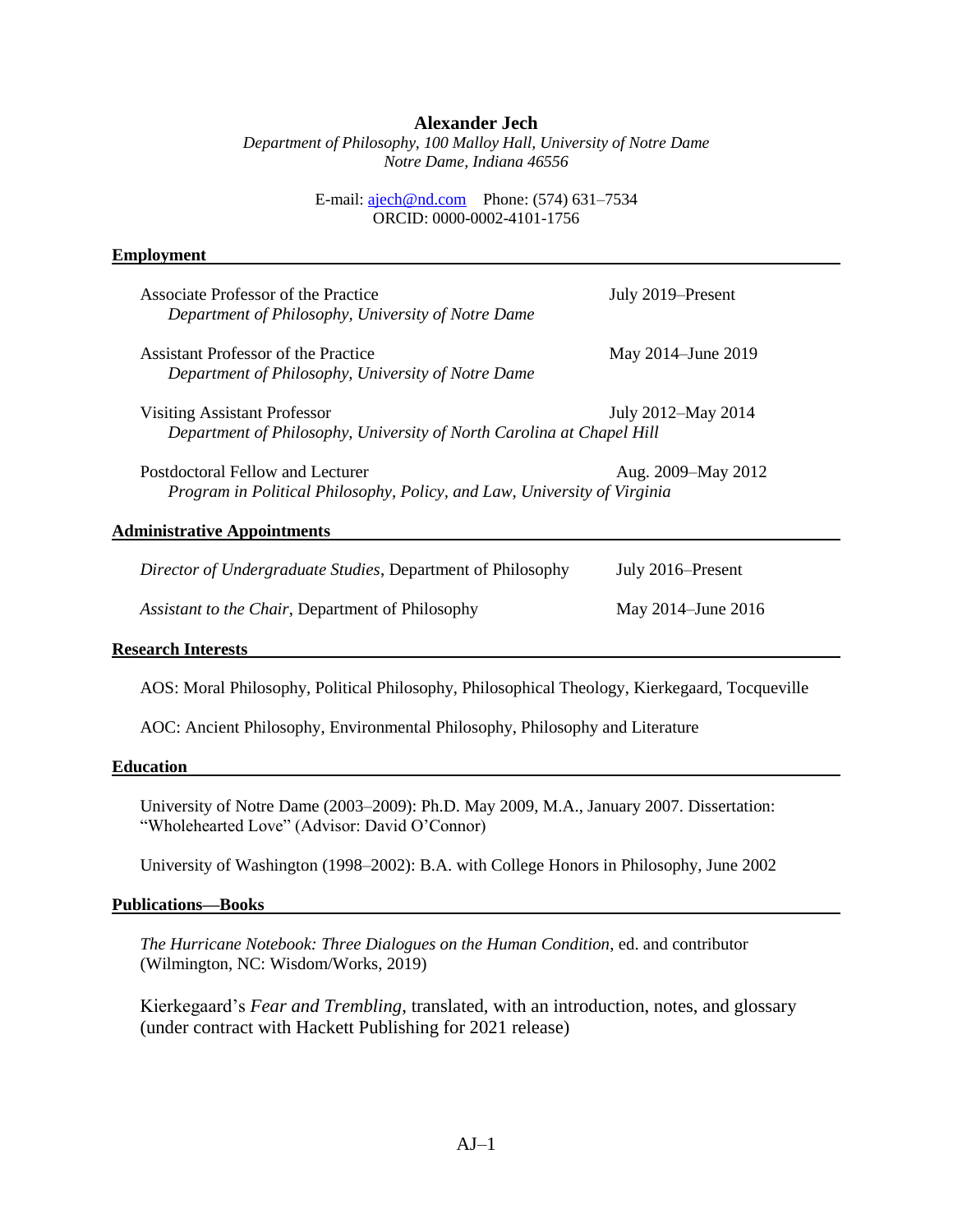## **Publications—Refereed Articles**

"Narrative Variation and the Mood of Freedom in Kierkegaard's *Fear and Trembling*," forthcoming in *Kierkegaard Studies Yearbook* 2020

"Kierkegaard on the Dancers of Faith and of Infinitude," *Kierkegaard Studies Yearbook* 2019: 29–58

"What Has Athens to Do with Rome? Tocqueville and the New Republicanism," *American Political Thought* 6:4 (2017): 550–573

"Tocqueville, Pascal, and the Transcendent Horizon," *American Political Thought* 5:1 (2016): 109– 131

"The Mountain of the Self: Comments on Self-Love and Moral Agency," *Southwestern Philosophy Review* 31:2 (2015): 49–52

"The Twofold Task of Union," *Ethical Theory and Moral Practice* 17:5 (2014): 987–1000

"To Will One Thing," *American Philosophical Quarterly* 50:2 (2013): 153–165

"'Man Simply': Excavating Tocqueville's Conception of Human Nature," *Perspectives on Political Science* 42:2 (2013): 84–93

"Affinity and Reason to Love," *American Catholic Philosophical Quarterly* 87:1 (2013): 117–136

"Open Duties," *Ethical Theory and Moral Practice* 14:5 (2011): 503–516

"Are Intuitions of Supererogation Redoubtable?" *Southwest Philosophy Review* 24:1 (2008): 79–86

### **Publications—Invited & Anthologized Contributions**

"Tocqueville, Pascal, and the Transcendent Horizon," *The Spirit of Religion and the Spirit of Liberty: The Tocqueville Thesis Revisited*, ed. Michael Zuckert (University of Chicago Press, 2017): 99–122

"Pascal and the Voicelessness of Despair," *European Journal for Philosophy of Religion* 8:2 (2016): 6–17 (contribution to book symposium on Thaddeus Metz's *Meaning in Life*)

#### **Publications—Book Reviews**

Review of *The Mighty and the Almighty: An Essay in Political Theology* by Nicholas Wolterstorff. *Christian Scholar's Review* 43:4 (2014)

Review of *Education and Human Values: Reconciling Talent with an Ethics of Care* by Michael Slote, *Notre Dame Philosophical Reviews* (6/27/2013)

### **Publications—Contributions to Books**

*Lexicon VIII: Stobaeus*, ed. Gretchen Reydams-Schils, electronic edition by Roberto Bombacigno, 2 vols., Milan: Biblia, 2013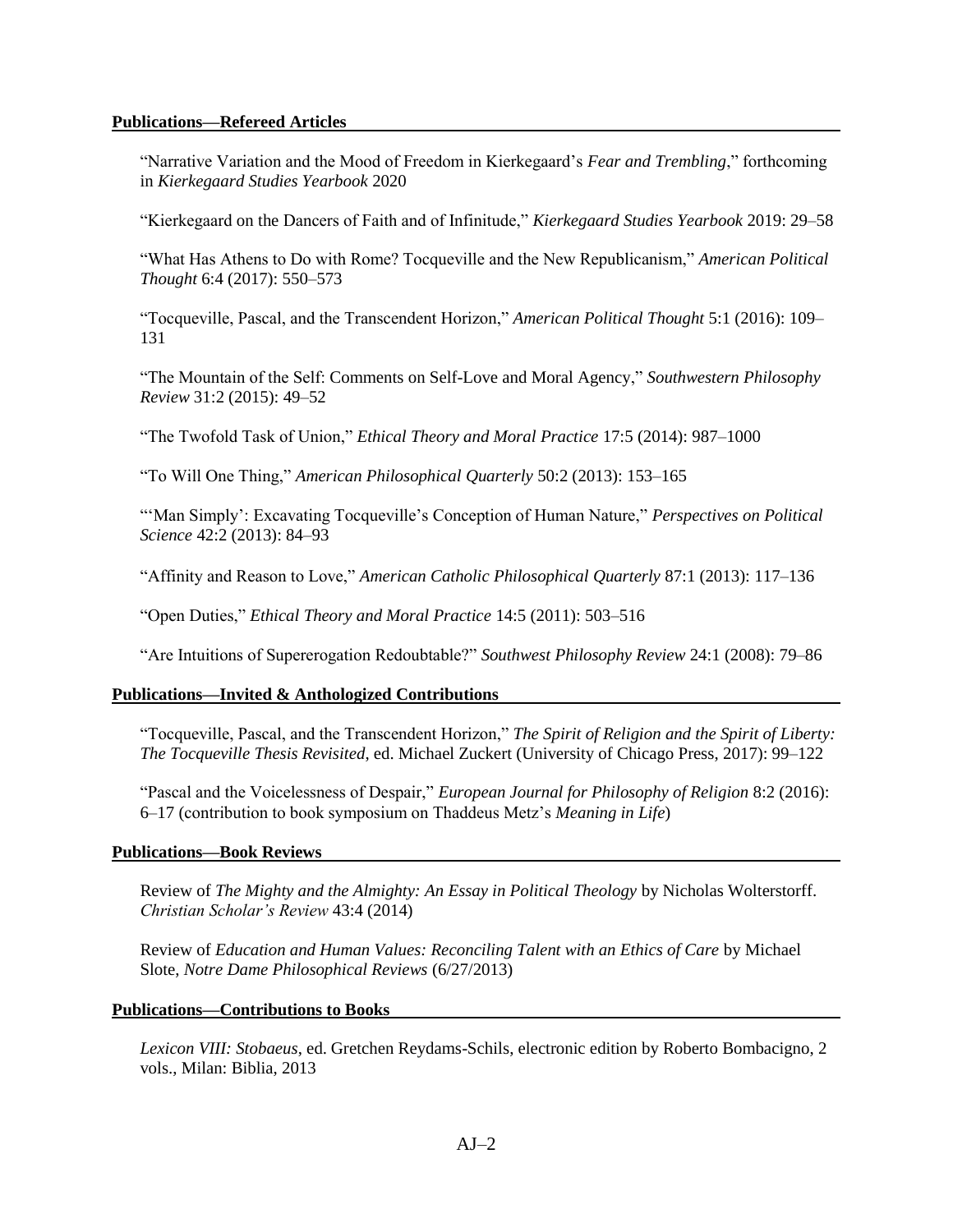# **Presentations**

"Platonic Friendship"

Colloquium presentation at Indiana University South Bend, September 2017

"Platonic Friendship"

• Meeting of the Alabama Philosophical Society, Pensacola, FL, September 2017

"The Cross of the Self: A Reading of *Fear and Trembling*"

Meeting of the Alabama Philosophical Society, Pensacola, FL, September–October 2016

"The Practice of Love: Between Freedom and Authority"

Midwest Regional Meeting of the Society of Christian Philosophers, September 2016

"Pascal and the Voiceless Inarticulacy of Despair"

Eastern Regional Meeting of the Society of Christian Philosophers, September 2015

Comments on Robyn R. Gaier's "Self-love and Moral Agency"

Meeting of the Southwestern Philosophical Society, Lawrence, Kansas, November 2014

"What Has Athens to do with Rome? Tocqueville and the New Republicanism"

- Meeting of the North Carolina Philosophical Society, February 2014
- Chapel Hill Visitors' Workshop, August 2013

"To Will One Thing"

• Chapel Hill Visitors' Workshop, August 2012

"Affinity and Reason to Love"

- APA Pacific Division Meeting, Seattle, April 2012
- Reasons of Love Conference, Katholieke Universteit Leuven, Belgium, May 2011

Comments on Steven Lukes's "Markets and Morals"

Work and Worth Conference, University of Virginia, April 2012

"A Critique of Deep Ecology on Humanity and Nature"

• Notre Dame Center for Ethics and Culture Annual Ethics Conference, November 2011

"Loving Awareness and the Direction-of-Fit of Love"

Notre Dame Center for Ethics and Culture Annual Ethics Conference, November 2010

Comments on Martin J. Henn's "An Aristotelian Solution to the Problem of Moral Luck"

APA Central Division Meeting, Chicago, February 2009

"The Tragic Character of Frankfurt's Moral Theory"

- Rocky Mountain Ethics Congress, University of Colorado at Boulder, August 2008
- Ohio State University Graduate Conference in Ethics, Columbus, May 2008

Comments on Erin E. Flynn's "On the Impertinence of Frankfurt-Style Arguments"

Rocky Mountain Ethics Congress, University of Colorado at Boulder, August 2008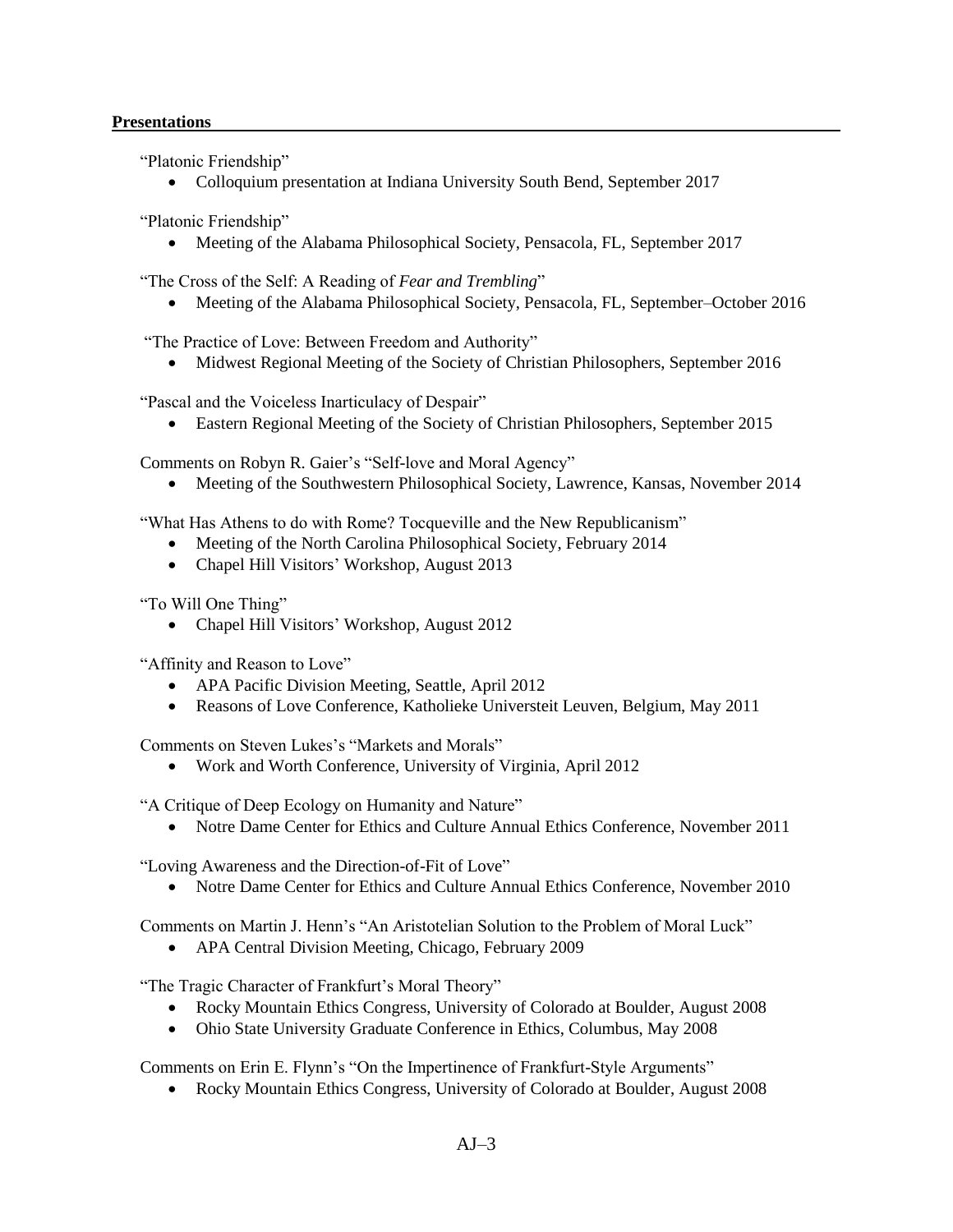## **Presentations (continued)**

"Are Intuitions of Supererogation Redoubtable?"

Meeting of the Southwestern Philosophical Society, San Antonio, November 2007

"Open Duties"

• APA Central Division Meeting, Chicago, April 2007

"Tocqueville's Phenomenology of Freedom"

Meeting of the Western Political Science Association, Las Vegas, March 2007

"Human Liberty and Human Nature: Tocqueville, a Case Study"

Humane Studies Research Colloquium, Washington, D.C., May 2006

"Dead and Deadly: Pornography and the *Imago Dei*"

Edith Stein Conference on the Dignity of Women, Notre Dame, February 2006

"Explaining the Organism: A Conceptual Problem with Genetic Priority"

Egenis Conference on Genomics in Context, Exeter, U.K., September 2005

# **Competitive Fellowships, Grants, and Awards**

- FRSP Initiation Grant for Kierkegaard Glossary, 2019
- ISLA Large Grant for Kierkegaard Glossary, 2019
- ISLA Small Grants for 2018 and again for 2019 for Kierkegaard Glossary
- Templeton / IHS grant for discussion colloquium, 2019
- Center for Social Concerns Course Development Grant, 2018
- Templeton / IHS grant for discussion colloquia in Spring 2017, Fall 2017, Spring 2018
- Templeton / IHS grant for film screening of "Poverty, Inc." with Director O&A, Spring 2017
- Templeton Foundation / IHS grant for discussion colloquium, Spring 2017
- ISLA Small Grants for *The Hurricane Notebook*, 2015, 2016, 2017
- Templeton Foundation / IHS grant for student reading groups, 2016–2017
- Humane Studies Fellowship, 2006-2007
- Institute for Scholarship in the Liberal Arts Grant, University of Notre Dame, 2006
- Olive W. Garvey Essay Competition, "Equality and the Struggle for Liberty," 2005

## **Teaching Experience**

Introductory Classes

- Introduction to Philosophy **Four times** (last in 2019)
- Introduction to Philosophy: Ethics and Politics Eight times (last in 2019)
- Gilgamesh to Lucretius Spring 2013

Second Level Classes

- Environmental Philosophy Spring 2012
- Philosophy of Work Five times (last in 2013)
- Existentialist Themes Twice (last in 2014)
- Philosophy of Religion Summer 2015
- Dostoevsky and Philosophy Summer 2016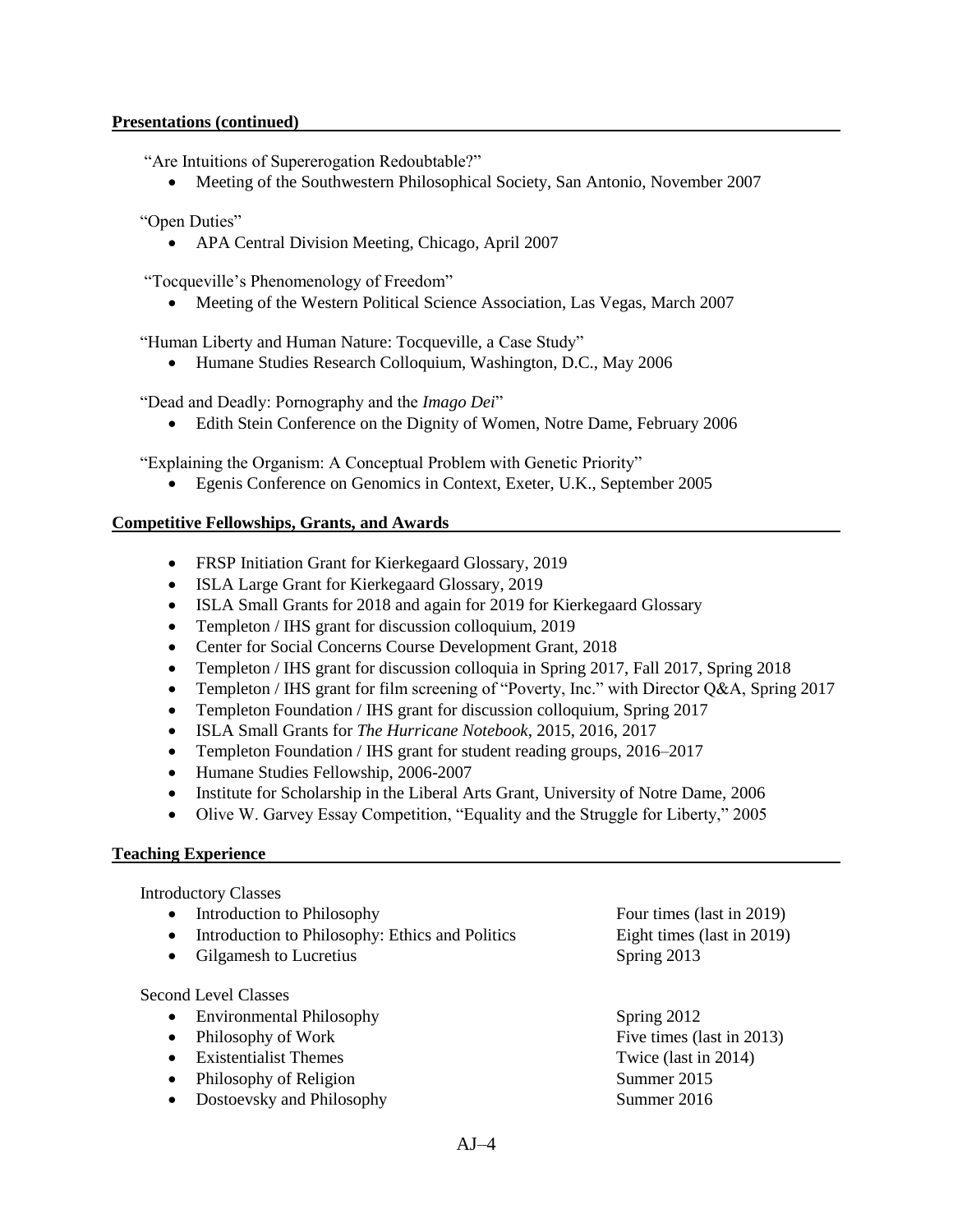|                              | Love & Death                                                           | Three times (last in 2020) |  |
|------------------------------|------------------------------------------------------------------------|----------------------------|--|
| College Seminars             |                                                                        |                            |  |
|                              | <b>Knights and Dancers</b>                                             | Twice (last in 2020)       |  |
| <b>Majors Seminars</b>       |                                                                        |                            |  |
|                              | <b>Classical Political Philosophy</b>                                  | Three times (last in 2017) |  |
| $\bullet$                    | Modern Political Philosophy                                            | Three times (last in 2014) |  |
| $\bullet$                    | Freedom and the Good                                                   | Spring 2010                |  |
| $\bullet$                    | Kierkegaard                                                            | Spring 2016                |  |
| $\bullet$                    | Moral Psychology                                                       | <b>Fall 2010</b>           |  |
| $\bullet$                    | Existentialism: Philosophy & Literature                                | Spring 2017                |  |
| $\bullet$                    | Joint Seminar: Kierkegaard & Dostoevsky                                | Spring 2019                |  |
| Reading Groups and Colloquia |                                                                        |                            |  |
| $\bullet$                    | PPE Reading Group: Adam Smith's Wealth of Nations                      | Spring 2013                |  |
| $\bullet$                    | PPE Reading Group: Democracy in America                                | Three times (last in 2016) |  |
| $\bullet$                    | PPE Colloquium: Tocqueville and the French Revolution                  | Fall 2015                  |  |
| $\bullet$                    | PPE Colloquium: Alasdair MacIntyre                                     | <b>Fall 2018</b>           |  |
| $\bullet$                    | Political Philosophy Reading Group: State of Nature Theory Spring 2017 |                            |  |
| $\bullet$                    | Political Philosophy Reading Group: Hannah Arendt                      | Spring 2017                |  |
| <b>Directed Readings</b>     |                                                                        |                            |  |
| $\bullet$                    | Metaethics                                                             | Fall 2011                  |  |
| $\bullet$                    | Religious Epistemology                                                 | Spring 2012                |  |
| ٠                            | Kierkegaard                                                            | Twice (last in 2015)       |  |
| $\bullet$                    | Dostoevsky                                                             | <b>Fall 2016</b>           |  |
| $\bullet$                    | Nietzsche & Sartre                                                     | Spring 2017                |  |
| $\bullet$                    | The Ethics of Abortion                                                 | Fall 2017                  |  |
| $\bullet$                    | John McDowell on Kant                                                  | Spring 2018                |  |
| $\bullet$                    | Robert Pippin on Hegel                                                 | Spring 2018                |  |
| $\bullet$                    | Kierkegaard on Love                                                    | Spring 2019                |  |
| $\bullet$                    | Plato's Socratic Dialogues                                             | Spring 2019                |  |

Notre Dame International:

 Bridging Theory and Practice: Philosophical Questions of Economic Development: Ethiopia, Summer 2020. *Received Course Development Grant from the Center for Social Concerns and traveled to Ethiopia in Summer 2018 in order lay groundwork for the program. Made connections with professors and administrators at Addis Ababa University, Hope College, and the Evangelical Theological College, establishing preliminary agreements for Summer 2020 and beyond*.

### **Advising**

- 2019–20: Senior Thesis Advisor, Keenan Bross: "In Quest of the Common Good: International Development After MacIntyre"
- 2019–20: Senior Thesis Advisor, Jessica Saeli: "Eros and Personality: An analysis of Nikolai Berdyaev's philosophy of love through an original translation of his autobiography"
- 2018–19: Senior Thesis Advisor, Colin Rahill: "Rest in Faith: The Religious Experience in